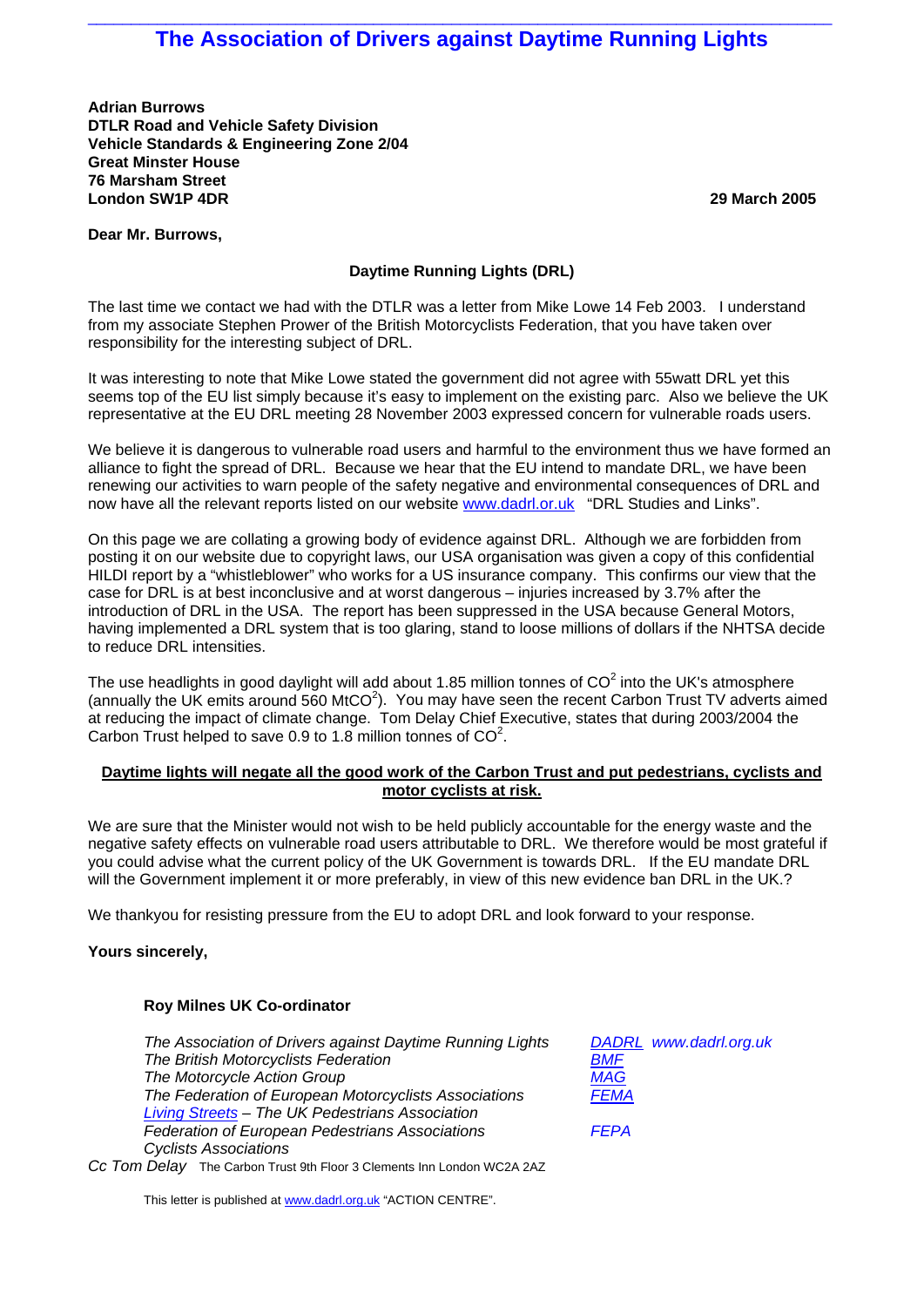# **Drivers Against Daytime Running Lights – UK**

**Rt Hon Alistair Darling MP [alistair.darling@dft.gsi.gov.uk](mailto:alistair.darling@dft.gsi.gov.uk)** Secretary of State for Transport Department for Transport, Eland House, Bressenden Place, LONDON SW1E 5DU **16 January 2003**

 $\overline{a}$ 

# **Daytime Running Lights (DRL)**

Firstly, please let me congratulate you on reinstating some of the much need road infrastructure improvements this country badly needs to increase business efficiency and reduce pollution.

Secondly, your inclusion of hazard perception skills in the driving test is an excellent safety move. I believe that if half of the money currently spent on road paint and cameras was put into driver training with the requirement for every driver to take a more advanced test (including an eyesight test) every three years, you would halve the UK road accident rate.

 $\_$  ,  $\_$  ,  $\_$  ,  $\_$  ,  $\_$  ,  $\_$  ,  $\_$  ,  $\_$  ,  $\_$  ,  $\_$  ,  $\_$  ,  $\_$  ,  $\_$  ,  $\_$  ,  $\_$  ,  $\_$  ,  $\_$  ,  $\_$  ,  $\_$  ,  $\_$  ,  $\_$  ,  $\_$  ,  $\_$  ,  $\_$  ,  $\_$  ,  $\_$  ,  $\_$  ,  $\_$  ,  $\_$  ,  $\_$  ,  $\_$  ,  $\_$  ,  $\_$  ,  $\_$  ,  $\_$  ,  $\_$  ,  $\_$  ,

Please could I draw you attention to the increasing dangers posed to vulnerable less conspicuous groups of road users by the use and abuse of daytime headlights. These reduce the ability of other drivers to perceive hazards. It is not people cocooned in padded metal boxes with multiple airbags who need protection but walkers, cyclists and motorcyclists who are far less visible to other drivers. According to DoT figures, it is these groups who are suffering an increase in KSI's despite a general reduction in accidents.

We believe DRL were introduced by the Swedish when they changed from driving on the left to the right and have kept them up as a marketing gimmick. There is no evidence to support extra safety. Studies claiming benefits have been proven to be flawed.

We are a group of experienced motorists concerned about the safety of all road users. We have the support of the British Motorcyclists Federation, the Cyclist Touring Club and the Pedestrians Association. As you may be aware, due to representations by the Federation of European Motorcyclists Associations (FEMA) to the EU vehicle manufacturers were prevented from introducing DRL in 2002.

In the past we have made representations to the DETR but the response is a negative sitting on the fence saying it is up to the EU. We approach the EU and they say it is up to member states. The EU is commissioning a new study but based on the NHTSA's performance in USA this may take years to conclude. General Motors introduced DRL in the USA in 1977. There is increasing anecdotal evidence from eye specialists that damage is occurring to drivers' eyes because of visual fatigue from DRL.

Would it be possible to request that expert ophthalmic opinions are included in the EU report?

President Bush and Prime Minister Blair are about to commit British lives for a war on Iraq of which oil supply is perceived to be a major factor. According to the Times (Tuesday 14 Jan) North sea oil is predicted to end by 2020. DRL waste oil. Generating electricity from a vehicle engine is extremely inefficient. For the USA, it is calculated that DRL will cost \$600 million dollars using 406 million gallons of fuel p.a. creating 33 million tones of carbon di-oxide pollution.

I believe you have the power to prevent or encourage the use of DRL in the UK. It is significant that the Grade 1 police drivers do not use DRL in the UK.

## Please could we ask what you views are on DRL and if you can do anything about them?

Finally it is pleasing to note that the police are cracking down on abuse of illegal use of front and rear fog lamps (Telegraph Saturday 11 Jan 2003).

Yours faithfully,

 **Roy Milnes UK Co-ordinator DADRL** Drivers Against Daytime Running Lights **www.dadrl.org.uk www.lightsout.org**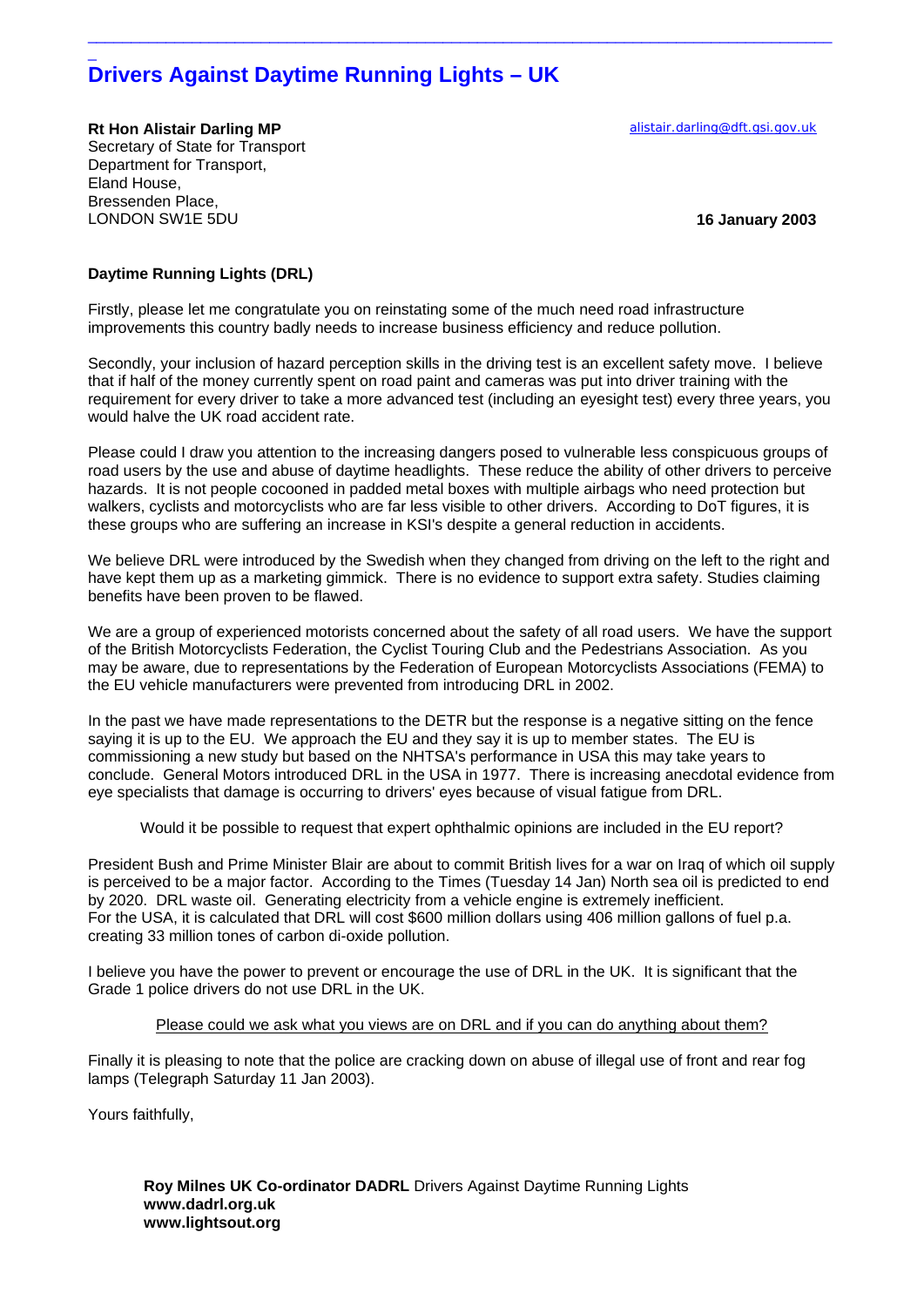Monday, 11 February 2002 alison.alleyne@dtlr.gov.uk Alison,

Firstly let me thankyou for you most detailed and informative letter of 24th January (only received on 9th February so please ignore my follow up letter of 03 February)

We were pleased to note the Department is aware and concerned about the effects of glare, if in the final analysis we could agree that side lights (when incorporated into head lamps) or the forthcoming electroluminescent panels as front bumpers are of sufficient intensity that would be a most excellent solution, however we appreciate the need to achieve conformity with the EU.

Neil Kinnock sent me a copy of the SWOV report and Jere Medlin sent me a copy of NHTSA 2000. May I ask if the UK sponsored Research Project you refer to is available in the Public Domain and if so would it be possible for us to have a copy?

Finally, I would like to send a copy of your letter to Stephen Prower of the BMF and our contacts in the USA, please would it be possible to have an email copy of your letter?

Many thanks for your response and the Department's consideration of drivers views on glare.

My regards to you Roy Milnes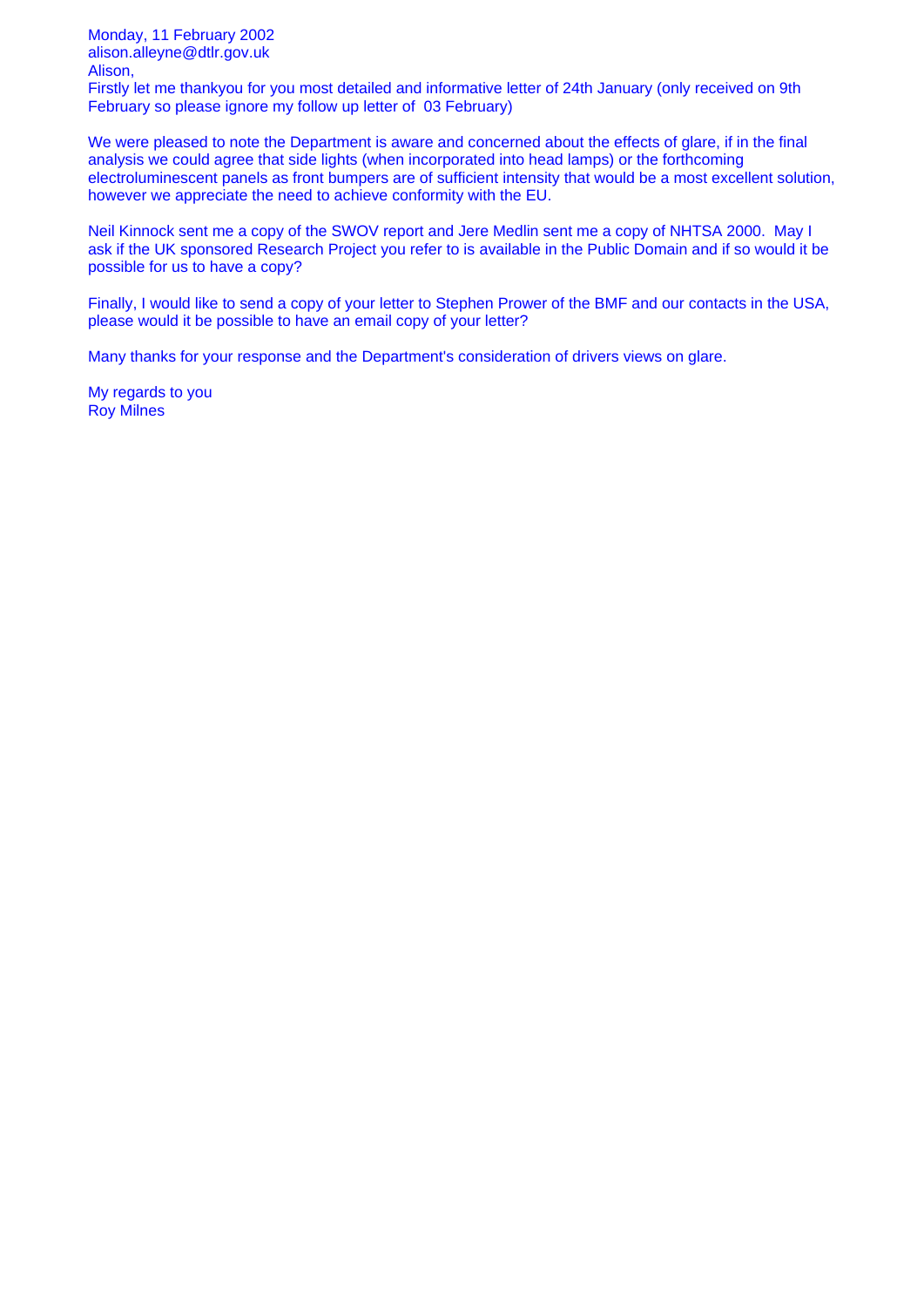# $\overline{a}$ **Drivers Against Daytime Running Lights – UK**

**Mr Peter O'Reilly Head of Branch DTLR Road and Vehicle Safety Division Vehicle Standards & Engineering Zone 2/04 Great Minster House London SW1P 4DR** 

**76 Marsham Street 03 February 2002**

**Dear Mr. O'Reilly,** 

# **Daytime Running Lights (DRL's)**

With reference to our letter of  $6<sup>th</sup>$ December 200, In view of the EU parliament's decision not to permit DRLs, please may we enquire what the UK Government's official policy is regarding the use and abuse of vehicle lights?

 $\_$  ,  $\_$  ,  $\_$  ,  $\_$  ,  $\_$  ,  $\_$  ,  $\_$  ,  $\_$  ,  $\_$  ,  $\_$  ,  $\_$  ,  $\_$  ,  $\_$  ,  $\_$  ,  $\_$  ,  $\_$  ,  $\_$  ,  $\_$  ,  $\_$  ,  $\_$  ,  $\_$  ,  $\_$  ,  $\_$  ,  $\_$  ,  $\_$  ,  $\_$  ,  $\_$  ,  $\_$  ,  $\_$  ,  $\_$  ,  $\_$  ,  $\_$  ,  $\_$  ,  $\_$  ,  $\_$  ,  $\_$  ,  $\_$  ,

We submit that by inaction on this issue, the UK Government is putting all less conspicuous more vulnerable road users at unnecessary risk and urge that a decision is made to regulate the misuse of distracting lights.

We look forward to you response.

# **Yours sincerely,**

 **Roy Milnes UK Co-ordinator DADRL** Drivers Against Daytime Running Lights  **www.lightsout.org**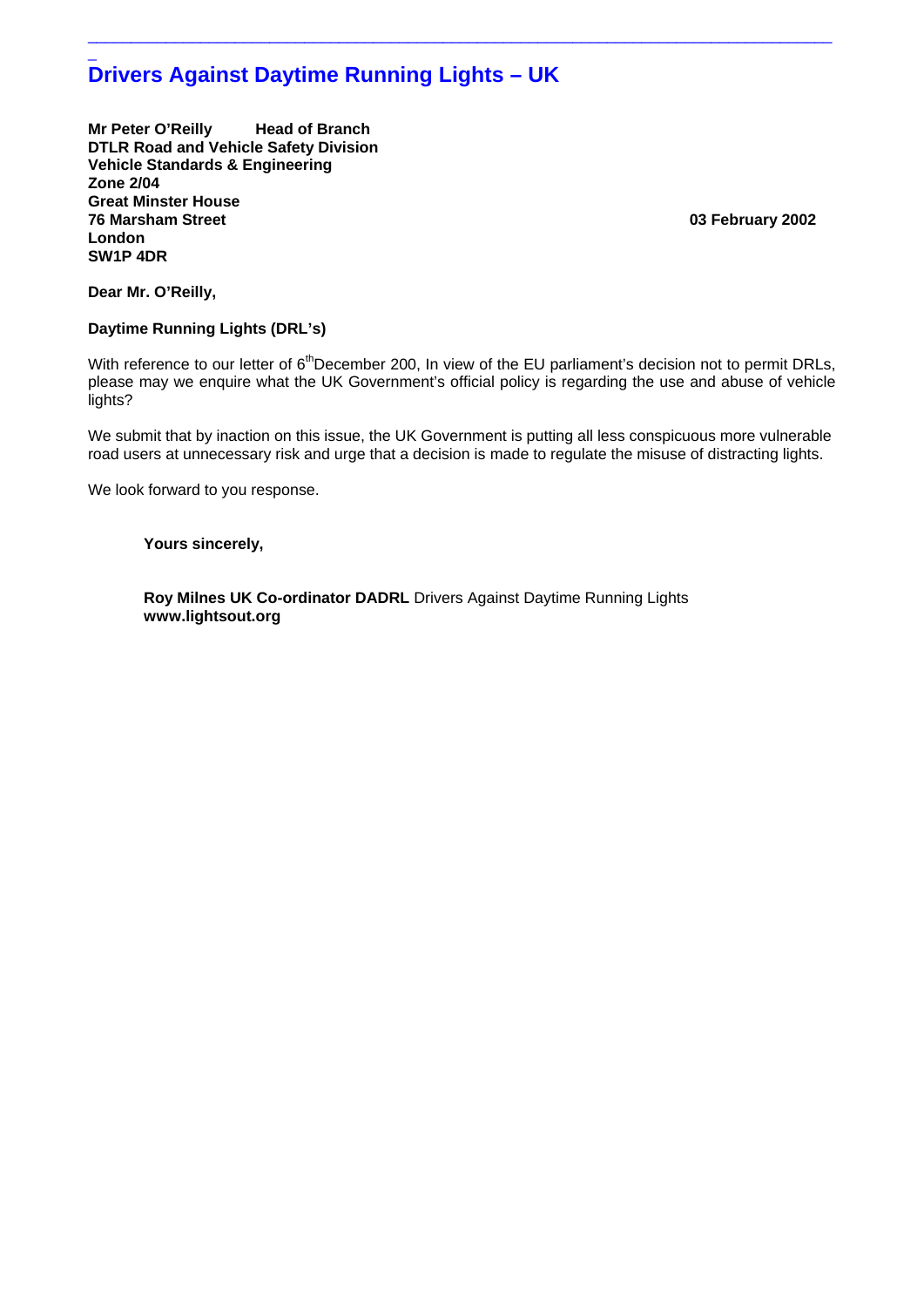# \_ **Drivers Against Daytime Running Lights – UK**

**Mr Peter O'Reilly Head of Branch DTLR Road and Vehicle Safety Division Vehicle Standards & Engineering Zone 2/04 Great Minster House 76 Marsham Street 06 December 2001 London SW1P 4DR** 

**Dear Mr. O'Reilly,** 

# **Daytime Running Lights (DRL's)**

We were most pleased to hear the Federation of European Motorcyclists' Association (FEMA) press announcement yesterday advising that the European Parliament is opposed to the introduction of motorcar DRL from 2002.

 $\_$  ,  $\_$  ,  $\_$  ,  $\_$  ,  $\_$  ,  $\_$  ,  $\_$  ,  $\_$  ,  $\_$  ,  $\_$  ,  $\_$  ,  $\_$  ,  $\_$  ,  $\_$  ,  $\_$  ,  $\_$  ,  $\_$  ,  $\_$  ,  $\_$  ,  $\_$  ,  $\_$  ,  $\_$  ,  $\_$  ,  $\_$  ,  $\_$  ,  $\_$  ,  $\_$  ,  $\_$  ,  $\_$  ,  $\_$  ,  $\_$  ,  $\_$  ,  $\_$  ,  $\_$  ,  $\_$  ,  $\_$  ,  $\_$  ,

This is an excellent contribution to ensuring the safety of less conspicuous more vulnerable roads users. There is no evidence that DRLs reduce accidents. The indications seem to be that accidents are increasing to there groups. The NHTSA 2001 study was technically flawed and failed to consider pedestrians, cyclists and motorcyclists.

As a result of the European Parliament's decision we urge the UK Government to ban adverts and the import of vehicles with daytime headlights.

In the UK the misuse of glaring lights is increasing:

- Imported cars using full power low beam are allowed
- Many vehicles appear to have misaligned lights despite MOT checks
- Police ignore drivers using illegal front foglights in good daylight
- Some drivers think it legal to use high intensity rear lamps on motorways
- Manufacturers are permitted to show adverts of cars with lights blazing

All this detracts from the early perception of hazards essential to save motoring.

We do recognise that some form of lighting when mobile is of value and suggest that 5 watt lamps inbuilt into the headlamp reflector are adequate.

I quote according to Professor Murray Mackay:

*"The original concept of a daytime running light was (and still is) to have lights of about one tenth of the output of a dipped headlight".*

We believe that full power low beam headlights are a throwback to when Sweden decided to change to driving on the right and they have used it as a marketing gimmick since then as "safety sells".

For the future polyolfin based organic light emitting diodes (OLEDs) using electro-luminescent polymer films have been developed. These would be a clearer, glare free and thus safer form of vehicle illumination.

We understand that setting DRL policy is now up to the individual Governments.

In view of the EU decision, please may we enquire what the UK Government's official policy is regarding the use and abuse of vehicle lights?

# **Yours sincerely,**

 **Roy Milnes UK Co-ordinator DADRL** Drivers Against Daytime Running Lights  **www.lightsout.org**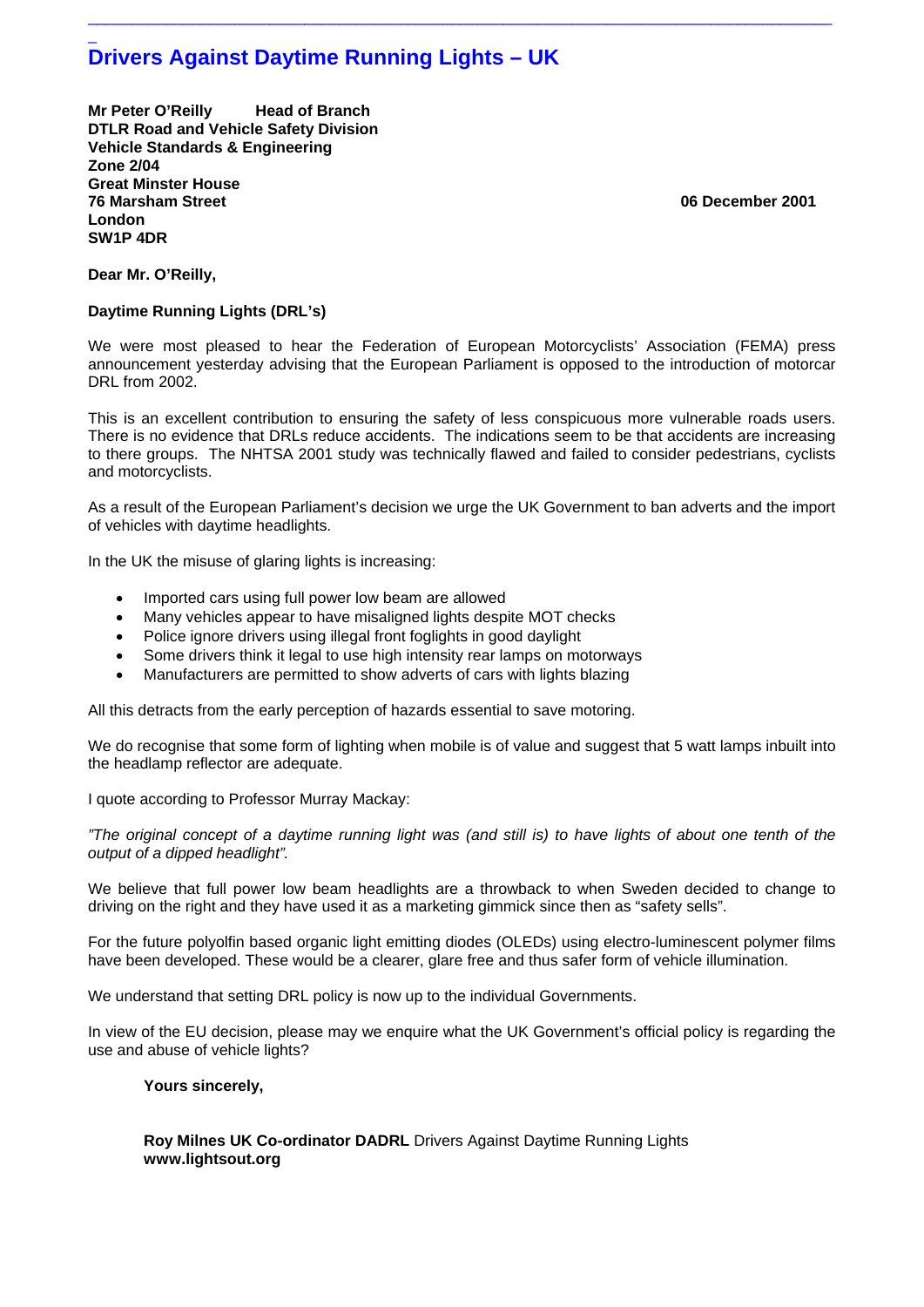# Subj: **Re: Pedestrian Protection - consultation**

Date: 10/10/2001 12:14:21 GMT Daylight Time

*From: Bheena.Natarajan@dtlr.gsi.gov.uk (Bheena Natarajan) To: RoyMilnes@aol.com*

# Dear Mr Milnes

PEDESTRIAN PROTECTION: CONSULTATION DOCUMENT

Thank you for your e-mail of 9th October in response to the above consultation exercise. Your comments will be carefully considered together with others received.

Yours sincerely

Ms Bheena Natarajan VSE 6 Zone 2/06 Great Minster House

020 7944 2085 GTN: 3533 2085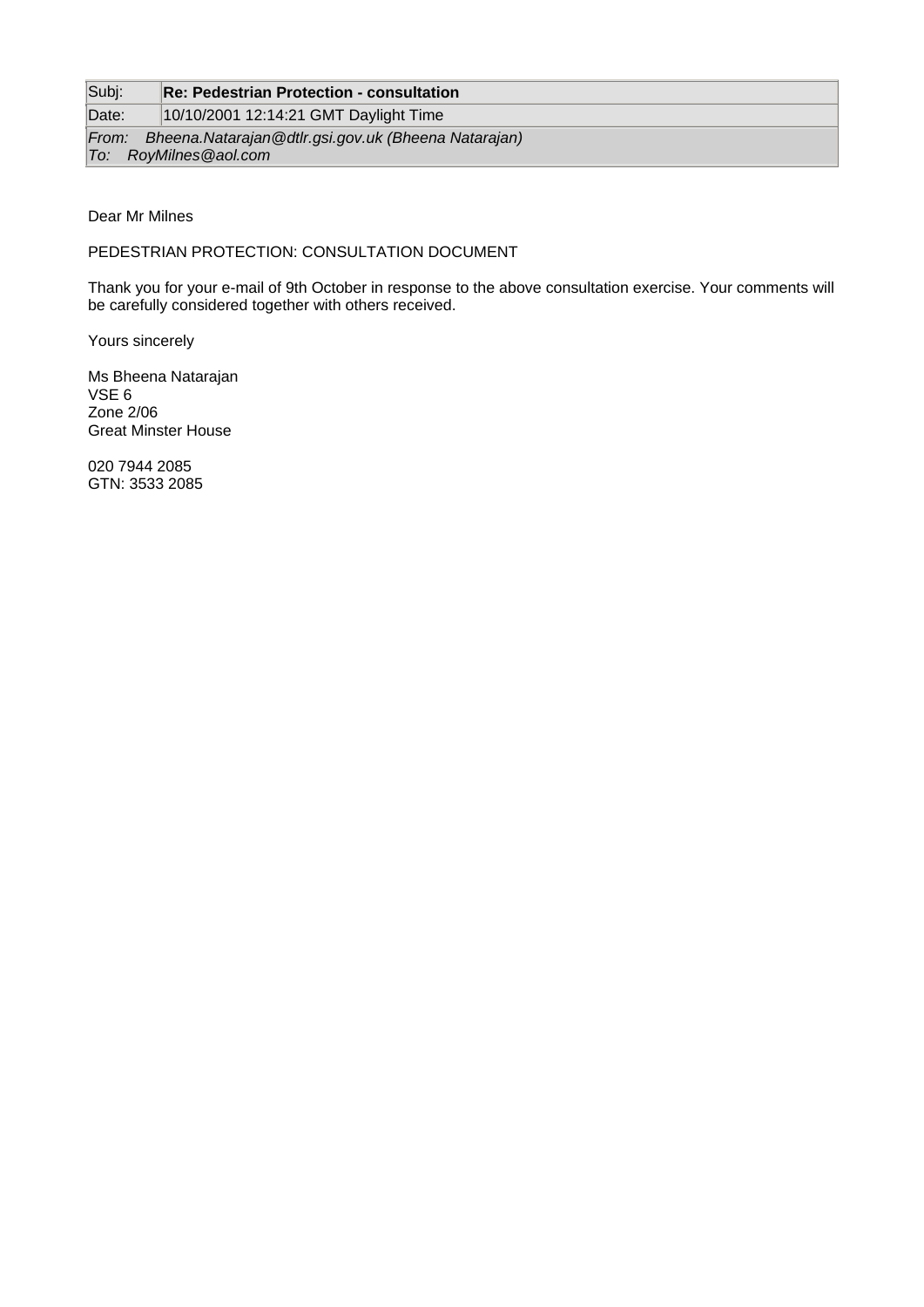# \_ **Drivers Against Daytime Running Lights – UK**

**Mr Peter O'Reilly Head of Branch DTLR Road and Vehicle Safety Division Vehicle Standards & Engineering Zone 2/04 Great Minster House 76 Marsham Street 09 October 2001 London SW1P 4DR** 

**Dear Mr. O'Reilly,** 

## **Pedestrian Protection - Consultation Daytime Running Lights (DRL's)**

We have been forwarded a copy of your letter of 30th August 2000 by the British Motorcyclists Federation and would be grateful if you would consider including our views within your consultation process.

 $\_$  ,  $\_$  ,  $\_$  ,  $\_$  ,  $\_$  ,  $\_$  ,  $\_$  ,  $\_$  ,  $\_$  ,  $\_$  ,  $\_$  ,  $\_$  ,  $\_$  ,  $\_$  ,  $\_$  ,  $\_$  ,  $\_$  ,  $\_$  ,  $\_$  ,  $\_$  ,  $\_$  ,  $\_$  ,  $\_$  ,  $\_$  ,  $\_$  ,  $\_$  ,  $\_$  ,  $\_$  ,  $\_$  ,  $\_$  ,  $\_$  ,  $\_$  ,  $\_$  ,  $\_$  ,  $\_$  ,  $\_$  ,  $\_$  ,

We are a group of experienced motorists with members both in the UK and USA and are concerned on the recent proposals by ACEA to adopt Daytime Running Lights (DRLs) from 2002 as supposed pedestrian protection measure.

We believe that DRLs are inappropriate in the high traffic densities in the UK. Less conspicuous, more vulnerable road users such as pedestrians, cyclists and motorcyclists will be put at risk due to visual fatigue caused by DRLs to other drivers.

May we itemise some perceived dangers:

## **1. Dangers from DRL's**

DRL's momentarily distract oncoming drivers attention from observing fine, but vital road safety detail essential for safe defensive driving, due to the eye being temporarily "masked".

This can lead to a driver missing safety critical information such as:-

- A child,
- A cyclist,
- A pedestrian,
- An equestrian,
- A motorcyclist,
- Feet under vehicles,
- Traffic signs and lights,
- A slippery road surface,
- A ball rolling into the road,
- A small animal darting out,
- A car door about to be opened,
- Front direction indicators masked,
- Vision of vehicles behind obliterated,
- Following drivers can be less responsive to brake lights.

Advanced motorists and Police drivers are trained to adopt safe defensive driving methods and to observe these small but vital signs as accident avoidance techniques. It is significant that some enlightened Volvo owners, the AA, the RAC and all UK police forces do not use daytime headlights. Currently most UK drivers prefer not to use DRL's.

## **2. Inaction by Government**

The inconsiderate, incompetent and inexperienced drivers who misguidedly use DRLs will eventually force other drivers (even those like our group who consider DRLs a danger), to have to use headlights as a defensive measure. We submit that if all vehicles use DRL's, it will be a retrograde step, putting all less conspicuous road users at risk. We urge the Government to ban the use of DRLs in the UK.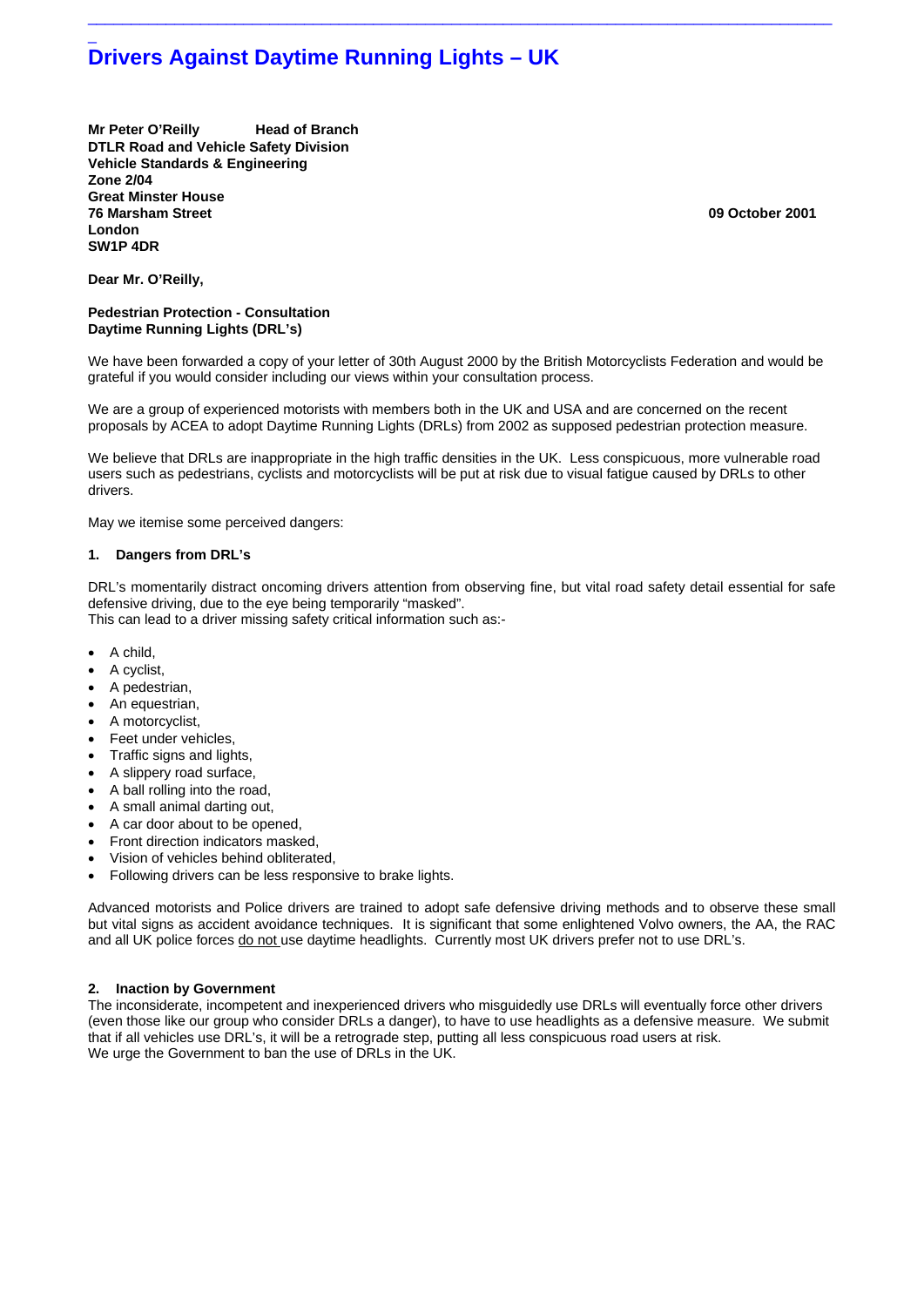# **DTLR Road and Vehicle Safety Division**

# **3. One eyed monsters**

Current technology does not exist to allow the continued use of full power DRL's, on a trip to Scotland I counted twelve Volvo's with one headlight out - imagine an overtaking driver mistaking one of these for a motorcycle. According to Phillips Lighting, the standard life of a H1 tungsten halogen lamp is 225 hours and only 150 hours for the 55watt dipped beam of a H4 lamp. This means at an average speed of 40mph, new lamps can be required on average from 6000 to 9000 miles – this is less than the service interval on most new cars.

# **4. Dazzle**

More daytime journeys are made with vehicles heavily loaded, some vehicles have misaligned headlights (or they adjust them to a higher setting, due to misleading adverts by Ford and Volvo some drivers think it legal to use fog lights in good daylight and some drivers appear to use high beam to save dip beam lamps.

The new xenon HD discharge headlights have a particularly intense and distracting beam.

We submit full power headlamps are not suitable for DRL's. I have just witnessed a large 4WD vehicle with headlights and illegal foglights ablaze on the M6 in a traffic jam!!

# **5. Obscuration of traffic cameras**

Use of DRL's may make it more difficult for the new SVDD forward facing cameras to read front number plates.

# **6. Obscuration of mirrors**

Having a vehicle with DRL's in your rear view mirror limits a driver's rearward view making it difficult to observe distant vehicles, motor cycles and pedal cyclists etc. Evidence from the USA indicates drivers turn their mirrors out of alignment - another reason why DRL's violate the spirit of the UK Highway code.

# **7. False sense of security**

DRL's can give drivers a false sense of security encouraging drivers to barge along with less courtesy and less consideration for others.

# **8. Headlamp signals**

Whilst the Highway Code discourages headlamp flashing as a means of thanks or warning, it happens. DRL's inhibit this courtesy.

# **9. Pollution**

Generating electricity from a vehicle engine is inefficient - most energy is lost as heat. Widespread use of DRL's will increase pollution and counter the Government's commitment to the Kyoto greenhouse gas reduction target.

## **10. Research**

Enclosed are two technical paper prepared by the British Motorcycle Federation which counter the safety projections claimed in the various European and USA studies. The conclusion is that there is no benefit from DRLs.

## **11. A compromise solution?**

As most vehicles have 5watt side lights built into the headlamp reflector giving a wide spread of luminance, would not the use of front side lights (not rear lights which detract from brake lights) be a more reasonable and acceptable solution? Long life filaments could easily be developed for these lamps as light output is not critical and no extra costs would be incurred by manufacturers.

In conclusion we urge the UK government to oppose the adoption of DRLs and ban the use in the UK to protect more vulnerable less conspicuous road users such as pedestrians. The Federation of European Motorcyclists (FEMA), the European Cyclists Federation (ECF) and the International Pedestrians Association (IPF), The British Motorcycle Federation (BMF), The Motorcycle Action Group (MAG) have issued a statement expressing concern at the proposed introduction of DRLs.

Please would you add DADRL representing drivers to this list and please make the contents of this letter public.

## **Yours sincerely,**

## **Roy Milnes UK Co-ordinator DADRL** Drivers Against Daytime Running Lights  **www.lightsout.org**

cc by email to Ms. B. Natarajan bheena.natarajan@dtlr.gsi.gov.uk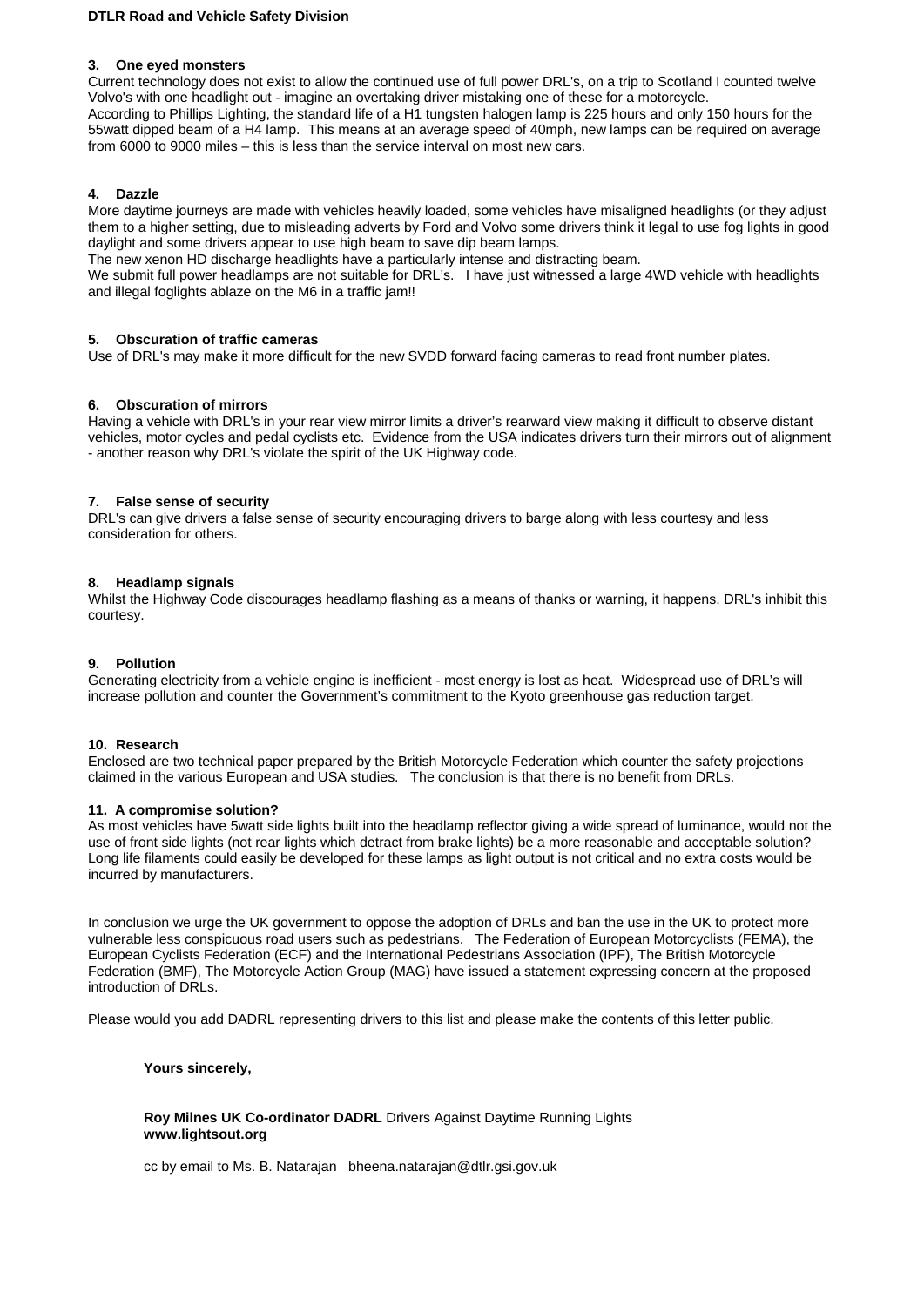# \_\_\_\_\_\_\_\_\_ **Drivers Against Daytime Running Lights – UK**

**Mr Neil J Bowerman Senior Engineer ref vsetople and vertical state of the vsetople of the vse4061/6**  $\mu$ **DETR Road and Vehicle Safety Division Vehicle Standards & Engineering Zone 204/B Great Minster House 76 Marsham Street 18 August 1999 London SW1P 4DR** 

#### **Dear Mr. Bowerman,**

## **Daytime Running Lights (DRL's)**

Thankyou for your detailed letter of 29th July 1999, please may we formally raise some points in response for your consideration:-

 $\_$  ,  $\_$  ,  $\_$  ,  $\_$  ,  $\_$  ,  $\_$  ,  $\_$  ,  $\_$  ,  $\_$  ,  $\_$  ,  $\_$  ,  $\_$  ,  $\_$  ,  $\_$  ,  $\_$  ,  $\_$  ,  $\_$  ,  $\_$  ,  $\_$  ,  $\_$  ,  $\_$  ,  $\_$  ,  $\_$  ,  $\_$  ,  $\_$  ,  $\_$  ,  $\_$  ,  $\_$  ,  $\_$  ,  $\_$  ,  $\_$  ,  $\_$  ,  $\_$  ,  $\_$  ,  $\_$  ,  $\_$  ,  $\_$  ,

#### **11. Inaction by Government**

By inaction at this crucial stage, the Government is allowing DRL's to become adopted in the UK without proper consideration of the dangers caused by visual fatigue to drivers on our crowded roads.

The inconsiderate, incompetent and inexperienced drivers currently using DRL's will force other drivers who consider DRL's a danger, to have to use them as a defensive measure. We submit that if all vehicles use DRL's, it will be a retrograde step, putting all less conspicuous road users such as pedestrians, cyclists, motorcyclists and children at risk. Accidents will increase due to visual fatigue.

## **12. Dangers from DRL's**

DRL's momentarily distract oncoming drivers attention from observing fine, but vital road safety detail essential for safe defensive driving, due to the eye being temporarily "masked". This can lead to a driver missing safety critical information such as:-

- A child,
- A cyclist,
- A pedestrian,
- An equestrian,
- A motorcyclist,
- Feet under vehicles,
- Traffic signs and lights,
- A slippery road surface,
- A ball rolling into the road,
- A small animal darting out,
- A car door about to be opened,
- Front direction indicators masked,
- Vision of vehicles behind obliterated,
- Following drivers can be less responsive to brake lights.

Advanced motorists and Police drivers are trained to safe defensive driving methods to observe these small but vital signs as accident avoidance techniques. It is significant that some enlightened Volvo owners, the AA, the RAC and all UK police forces do not use daytime headlights. Currently most UK drivers prefer not to use DRL's.

## **13. EU position**

The EU Transport Commission (Gert van Koopman) have advised us that the decision regarding the use of DRL's is up to national governments.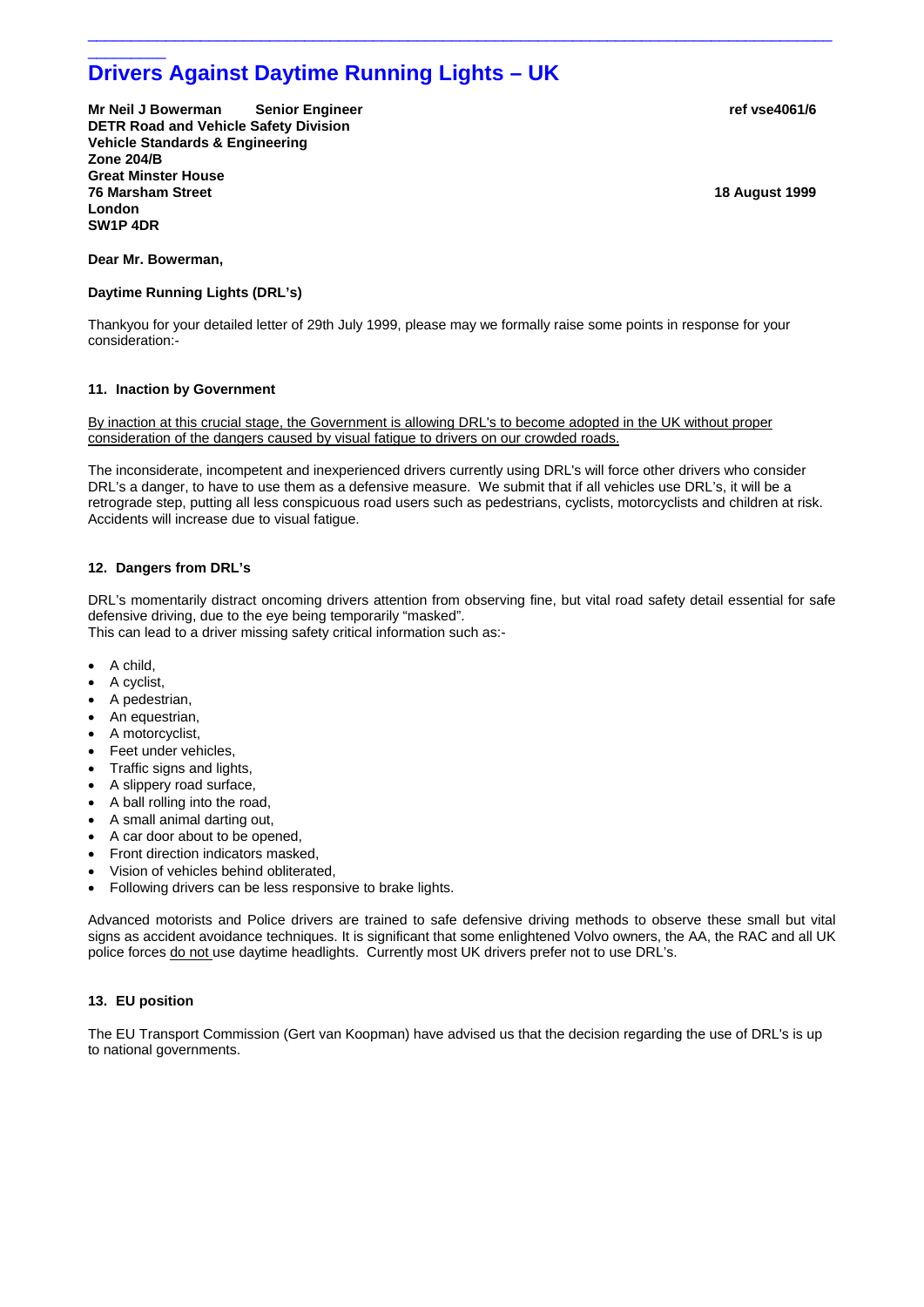# **DETR Road and Vehicle Safety Division**

## **14. One eyed monsters**

The technology does not exist to allow the continued use of full power DRL's, on a recent trip to Scotland I counted twelve Volvo's with one headlight out - imagine an overtaking driver mistaking one of these for a motorcycle. According to Phillips Lighting, the standard life of a H1 tungsten halogen lamp is 225 hours and only 150 hours for the 55watt dipped beam of a H4 lamp. This means at an average speed of 40mph, new lamps can be required on average from 6000 to 9000 miles – this is less than the service interval on some cars.

## **15. Dazzle**

More daytime journeys are made with vehicles heavily loaded, some vehicles have misaligned headlights (or they adjust them to a higher setting, due to misleading adverts by Ford and Volvo some drivers think it legal to use fog lights in good daylight and some drivers appear to use high beam to save dip beam lamps.

The new xenon HD discharge headlights have a particularly intense and distracting beam.

We submit full power headlamps are not suitable for DRL's.

#### **16. Obscuration of traffic cameras**

Use of DRL's may make it more difficult for the new SVDD forward facing cameras to read front number plates.

#### **17. Obscuration of mirrors**

Having a vehicle with DRL's in your rear view mirror limits a drivers rearward view making it difficult to observe distant vehicles, motor cycles and pedal cyclists etc. Evidence from the USA indicates drivers turn their mirrors out of alignment - another reason why DRL's violate the spirit of the UK Highway code.

## **18. False sense of security**

DRL's can give drivers a false sense of security encouraging drivers to barge along with less courtesy and less consideration for others.

#### **19. Headlamp signals**

Whilst the highway code discourages headlamp flashing as a means of thanks or warning, it happens. DRL's inhibit this courtesy.

#### **20. Research**

Enclosed is a technical paper prepared by the British Motorcycle Federation which counters the safety projections claimed in the various European studies.

## **21. Pollution**

Generating electricity from a vehicle engine is inefficient - most energy is lost as heat. Widespread use of DRL's will increase pollution and counter the Government's commitment to the Kyoto greenhouse gas reduction target.

#### **In conclusion,**

We submit that the UK Government should urgently decide within the next month for or against DRL's otherwise citizens could be put at risk.

## **To allow a minority to use DRL's creates confusion and danger, this is not acceptable. Either all vehicles in the UK should use DRL's or as has happened in Italy and Australia they should be banned.**

As most vehicles have 5watt side lights built into the headlamp reflector giving a wide spread of luminance, would not the use of front side lights (not rear lights which detract from brake lights) be a more reasonable and acceptable solution? Long life filaments could easily be developed for these lamps as light output is not critical and no extra costs would be incurred by manufacturers.

 **Yours sincerely,** 

 **Roy Milnes UK Co-ordinator DADRL** Drivers Against Daytime Running Lights

cc BBC TV Panorama Lucy Hillman/Andrew Bell cc BBC TV Watchdog Anne Robinson cc BBC TV Top Gear Jackie McCole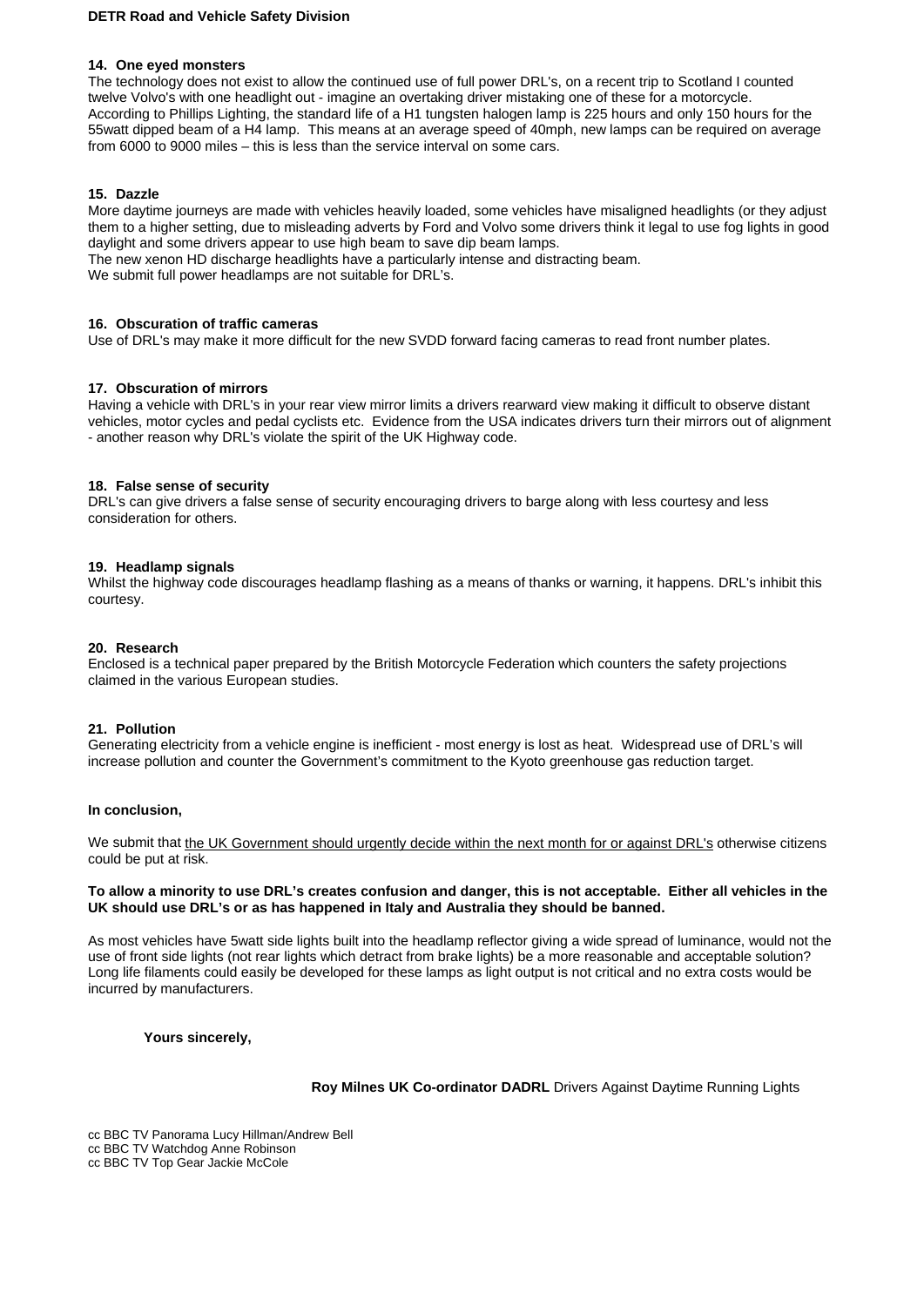DETR Department of the ENVIRONMENT TRANSPORT and Regions 2/04 GREAT Minster House 76 Great Marsham Street London UK SW1P 4DR Neil J Bowerman Senior ENGINEER VEHICLE STANDARDS AND ENGINEERING (BRANCH 4) Direct line: ++ (0)207 676 2006 Fax: ++ (0)207 676 2069 Our REF: VSE 4061/6 E-mail: neil\_bowerman@detr.gsi.gov.uk 29 July 1999

Mr Roy Milnes 8 Millers Meadow Rainow Macclesfield Cheshire SKIO 5UE Dear Mr Milnes

Daytime Dunning Lamps (DRLS)

I refer to your letter dated 2 July 1999 addressed to Mr Dean Dyer, which follows on from your earlier correspondence. I have been asked to reply and may I start by apologising for the delay in providing a substantive reply to your earlier letters. Nonetheless, I will try to address as many of the issues as is possible in this reply.

The UK requirements concerning the installation and use of lights on vehicles are contained in The Road Vehicles Lighting Regulations 1989, as amended (RVLR). These Regulations permit, but do not mandate, the use of DRLS. At the present time there are no plans to bring forward proposals to amend these requirements with regard to the provisions covering DRLS, mainly because of the uncertainty of the course that should be taken.

In your letter you state that the use of DRLs is a 'violation of the 1999 Highway Code', referring in particular to Rules 94, 201 and 21 1. The latter two of these rules only concern the correct use of fog lamps, and as such are not pertinent to the issue of DRLS. Rule 94, though, is more pertinent, being a general requirement concerning the use of lights so as not to cause dazzle or discomfort to other road users.

However, it will be a matter of subjective opinion whether DRLs cause dazzle. I should mention that enforcement of the requirements of the lighting regulations is the responsibility of the police. Only the courts can give an authoritative interpretation of the Regulations, and that interpretation may be dependent upon the particular circumstances.

Generally, the issue of DRLs is one of the more exacting vehicle lighting issue that currently concerns the Department because of the various claims and counter-claims concerning their benefits or dis-benefits. Indeed, much of the evidence produced is either confounding, unsubstantiated or emotive and as such it is unclear what the true benefit (or otherwise) of DRLs truly is.

The European Commission is currently considering the various issues concerning the potential benefits of DRLS, and we await the outcome of their deliberations with interest.

Whilst the vast body of evidence would appear to suggest that the universal use of DRLs could offer significant overall road safety benefits, the UK is concerned that this may be at the expense of vulnerable road users and the environment. Most studies, though, have not produced sufficient data to be able to verify the effect the use of DRLs on vulnerable road users.

As regards the general issue of accident rates between the UK and Sweden, it is too simplistic to say that, because the rates are similar between the two countries, DRLs have proven ineffective in Sweden. Differences (or even similarities) in road safety statistics are dependent upon many more factors than simply the use of one type of lamp.

As regards the issue of glare or dazzle to other road users, most vehicles which operate DRLs do so by employing the dipped beam headlamp, which is designed not to be dazzling to other road users at nighttime, and should therefore be even less dazzling during the daytime. Clearly if DRLs were to be required then careful consideration would need to be given as to how that function would be achieved, as this may not only lead to an increase in glare but also, as you suggest, a significant increase in the amount of pollution being released into the atmosphere.

Finally, we have no evidence to suggest that DRLs are being used as a marketing ploy by any manufacturers, or that they have been implicated in any incidences of road rage.

I hope you find this information helpful. Yours sincerely, Neil J Bowerman Senior Engineer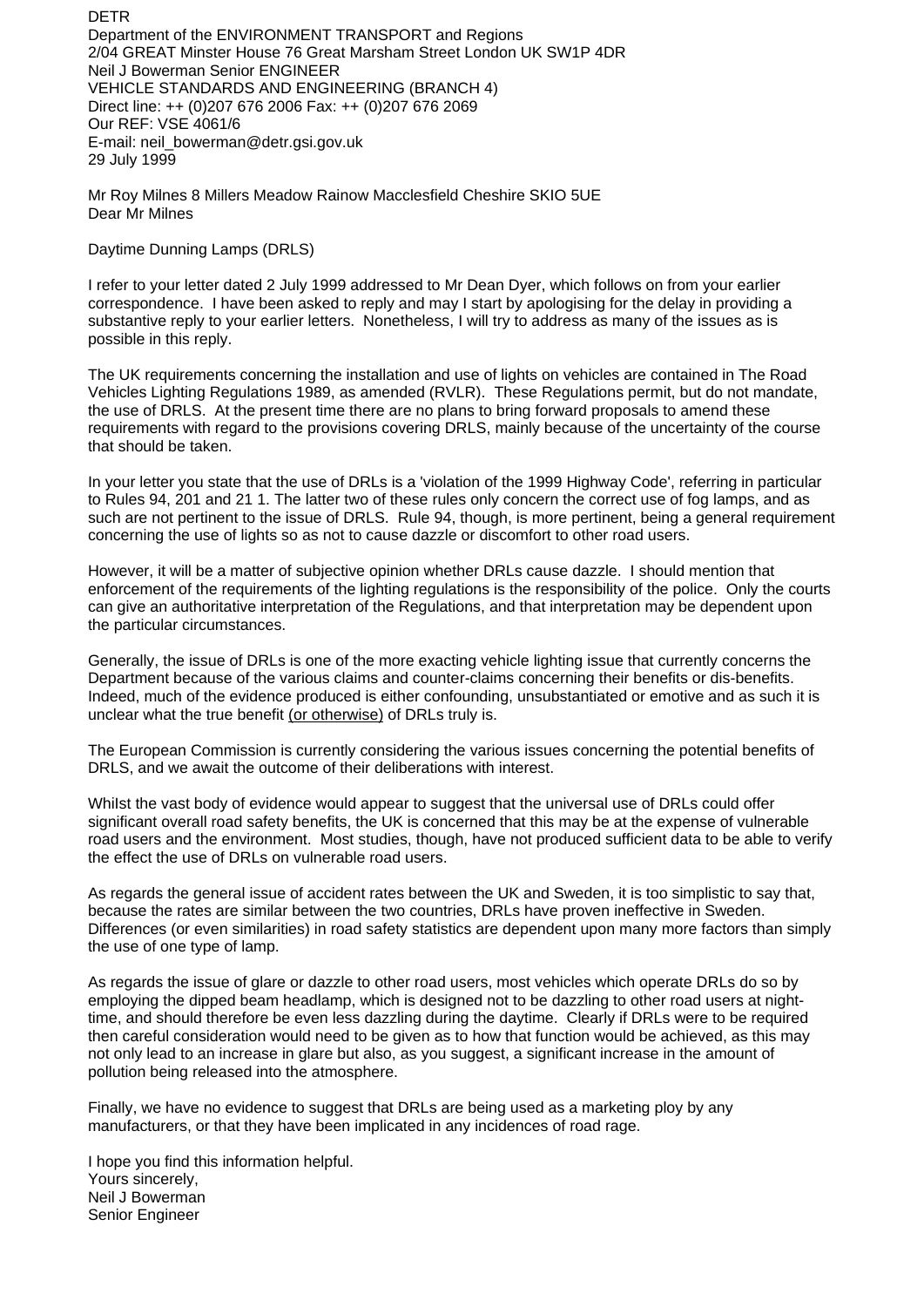# \_ **Drivers Against Daytime Running Lights – UK**

**Mr Dean Dyer ref vse4061/6 DETR Road and Vehicle Safety Division Vehicle Standards & Engineering Zone 204/B Great Minster House 76 Marsham Street 2 July 1999 London SW1P 4DR** 

**Dear Mr. Dyer** 

## **Daytime Running Lights (DRL's)**

Following my letters of  $28<sup>th</sup>$  December 1998 and 15<sup>th</sup> April 1999 requesting advice of what the DETR's position is regarding DRL's, please may I raise another area where DRL's cause problems in the UK.

 $\_$  ,  $\_$  ,  $\_$  ,  $\_$  ,  $\_$  ,  $\_$  ,  $\_$  ,  $\_$  ,  $\_$  ,  $\_$  ,  $\_$  ,  $\_$  ,  $\_$  ,  $\_$  ,  $\_$  ,  $\_$  ,  $\_$  ,  $\_$  ,  $\_$  ,  $\_$  ,  $\_$  ,  $\_$  ,  $\_$  ,  $\_$  ,  $\_$  ,  $\_$  ,  $\_$  ,  $\_$  ,  $\_$  ,  $\_$  ,  $\_$  ,  $\_$  ,  $\_$  ,  $\_$  ,  $\_$  ,  $\_$  ,  $\_$  ,

This is violation of the 1999 Highway code (items in capitals are mandatory) :- **Rule 201** 

You MUST use headlights when visibility is seriously reduced, generally when you cannot see for more than 100 metres. You also may use front or rear fog lights (in addition to headlights) **but you MUST switch them off when visibility improves** (see rule 211).

# **Rule 201**

You MUST use headlights when visibility is seriously reduced, generally when you cannot see for more than 100 metres. You also may use front or rear fog lights (in addition to headlights) **but you MUST switch them off when visibility improves** (see rule 211).

# **Rule 211**

You MUST NOT use front or rear fog lights unless visibility is seriously reduced (see rule 201) as they dazzle other road users and can obscure your brake lights. You MUST switch them off when visibility improves.

## **Rule 94**

You MUST NOT

- Use **any** lights in a way which would dazzle or discomfort to other road users.
- Use front or rear fog lights unless visibility is seriously reduced.
- You MUST switch them off when visibility improves to avoid dazzling other road users.

Other rules which DRL's violate:-

#### **Rule 180**

The most vulnerable road users are pedestrians, cyclists, motorcyclists and horse riders. It is particularly important to be aware of children, elderly and disabled people and learner and inexperienced drivers and riders.

**Rule 183** Particularly vulnerable pedestrians ......etc. [DRL's put all less conspicuous road users at risk]

**Rule 125** Be considerate ...etc. [DRL's are not]

**Rule 126** Safe Driving needs concentration...etc. [hard to concentrate when blinded by DRL's]

There is no proof that DRL's are safer, accident rate remain similar between the UK and Sweden. We have put the above points to Gerry Keaney Volvo's MD and they have no answer. It is evident that Volvo are simply using DRL's as a marketing tool. It may be safer for Carl and Olga to tank along cocooned in air bags etc with headlights ablaze barging others out of the way in Sweden, but in the more densely populated UK, the distraction of DRL's cause a danger to other road users.

It is clear that the DETR is allowing Volvo UK to violate the spirit (if not the letter) of the UK Highway code and putting all less conspicuous road users at risk.

Please could you let us know why the DETR is allowing these dangerous imports and what the UK's official policy on DRL's is?

## **Yours sincerely,**

 **Roy Milnes UK Co-ordinator DADRL** Drivers Against Daytime Running Lights

Attached

Press Release Sketches showing examples of danger cc Press release circulation list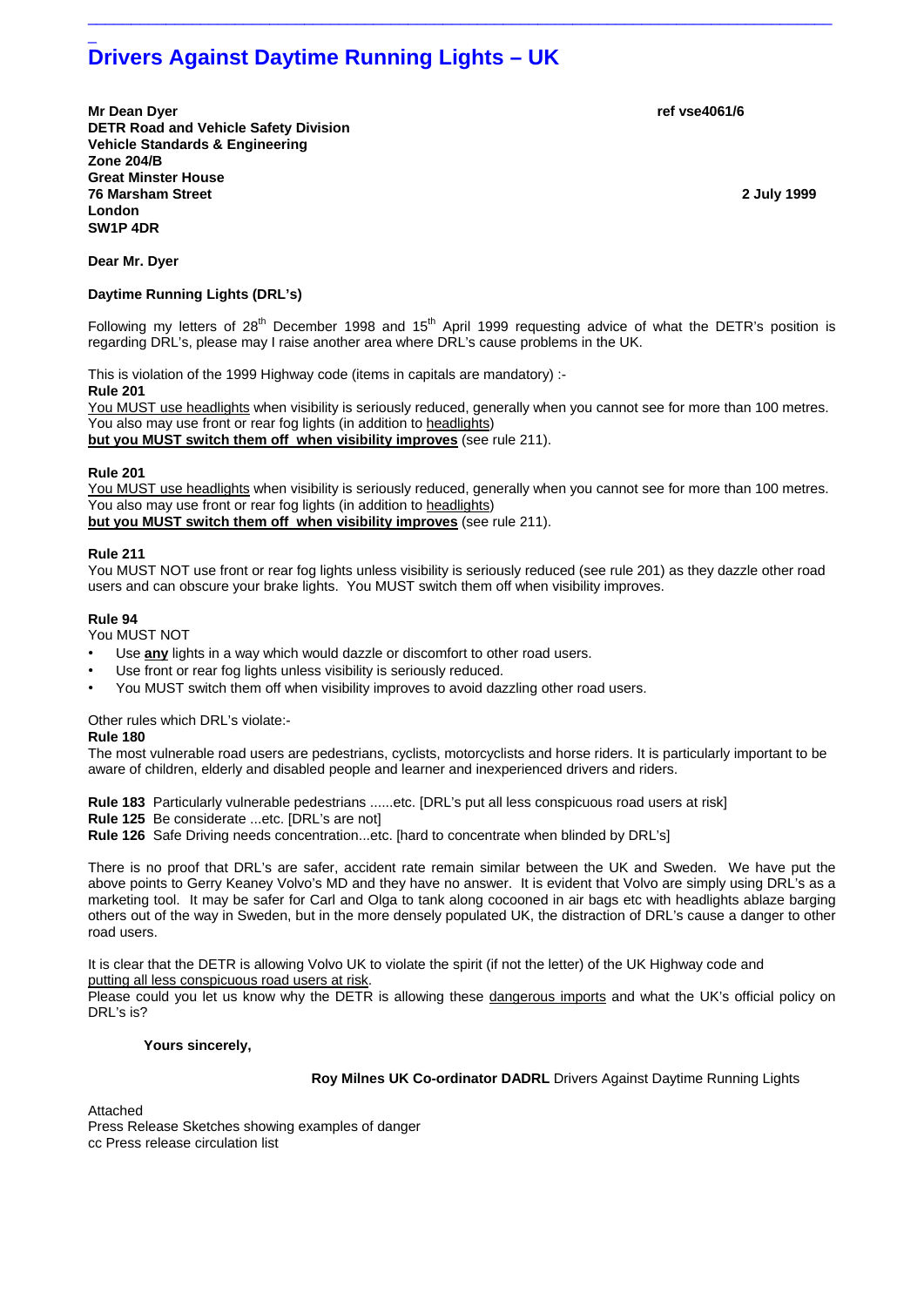Subj: Running Lamps " Not Protectively Marked "

- Date: 13/04/99 10:35:02 GMT Daylight Time
- From: Dean\_Dyer@detr.gsi.gov.uk (Dean Dyer)
- To: roy.milnes@aol.com

Mr Milnes,

Just to let you know, following your letters on daytime running lamps, I haven't forgotten about you and I will provide a full reply shortly. Our expert on lighting matters has been extremely busy lately and has been abroad on business a lot of this time. Nevertheless, I will get his advice on your points and hopefully reply within the next 14 days.

Thank you for being patient.

DEAN DYER Vehicle Standards & Engineering Department of Environment, Transport & the Regions \*\*\*\*\*\*\*\*\*\*\*\*\*\*\*\*\*\*\*\*\*\*\*\*\*\*\*\*\*\*\*\*\*\*\*\*\*\*\*\*\*\*\*\*\*\*\*\*\*\*\*\*\*\*\*\*\*\*\*\*\*\*\*\*\*\*\*\*\*\*

Department of the Environment, Transport & Regions

This email and any files transmitted with it are private and intended solely for the use of the individual or entity to whom they are addressed.

This email does not constitute a commitment by DETR. \*\*\*\*\*\*\*\*\*\*\*\*\*\*\*\*\*\*\*\*\*\*\*\*\*\*\*\*\*\*\*\*\*\*\*\*\*\*\*\*\*\*\*\*\*\*\*\*\*\*\*\*\*\*\*\*\*\*\*\*\*\*\*\*\*\*\*\*\*\*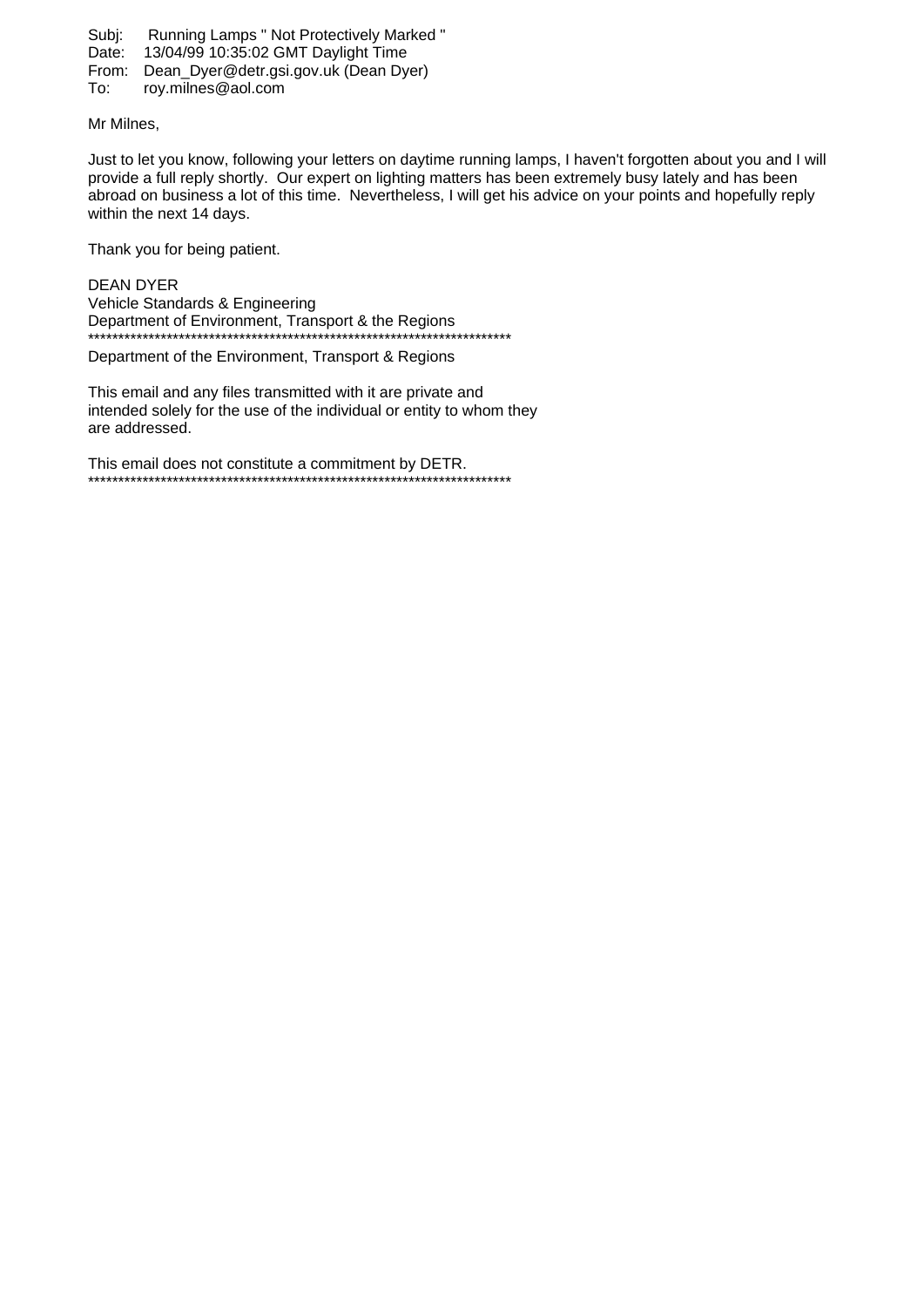# **Drivers Against Daytime Running Lights – UK**

**Mrs A Alleyne ref vse4061/6 DETR Road and Vehicle Safety Division Vehicle Standards & Engineering Zone 204/B Great Minster House 15 April 1999 76 Marsham Street London SW1P 4DR** 

**Dear Miss Alleyne** 

\_

## **Daytime Running Lights (DRL's)**

I thankyou for you letter of 05 February 1999 promising a substantive reply to my letter of 28<sup>th</sup> December requesting advice of what the DETR's position is regarding DRL's. In the meantime some more evidence of an increase in accidents has come to light in the USA since DRL's were adopted and other countries such as Israel, Australia and the Netherlands have abandoned them.

 $\_$  ,  $\_$  ,  $\_$  ,  $\_$  ,  $\_$  ,  $\_$  ,  $\_$  ,  $\_$  ,  $\_$  ,  $\_$  ,  $\_$  ,  $\_$  ,  $\_$  ,  $\_$  ,  $\_$  ,  $\_$  ,  $\_$  ,  $\_$  ,  $\_$  ,  $\_$  ,  $\_$  ,  $\_$  ,  $\_$  ,  $\_$  ,  $\_$  ,  $\_$  ,  $\_$  ,  $\_$  ,  $\_$  ,  $\_$  ,  $\_$  ,  $\_$  ,  $\_$  ,  $\_$  ,  $\_$  ,  $\_$  ,  $\_$  ,

It is more than a safety issue. DRL's incite road rage and in themselves can be considered a form of road rage.

You have to ask the question: "Does it help safety?"

The answer is that there is no data that proves that this is so. It is only speculation that it is a safety help. Calling something safety doesn't make it safety. Re-examination of the evidence in the often quoted and exaggerated daytime headlight studies show that the improvements are estimates and projections.

Of the five major automobile daytime headlight studies, none favoured daytime headlights, but did show an increase in rear-end collisions. This information is from the British Motorcycle Federation. The Canadian data was taken during a time when United States accident figures dropped by a similar amount. EU road accident figures show that there are more fatalities per million miles in Sweden (where DRL's were conceived) than in the UK.

DRL's are NOT an innocuous little something that has no effect on other drivers.

The next question to ask is: "Do daytime headlights have safety-negative qualities?"

The answer is yes. US figures show an INCREASE in the accident rate for cars before and after the adoption of DRL's. With more DRL's, courtesy on the highway is down and road rage is up. Just blindly assuming that more visibility equates to safety is not a solution to better safety. Two government sponsored independent studies in Australia found DRL's "to have no discernible safety benefit". As a consequence Australia repealed their motorcycle "lights on" law. Israel also dropped their use of DRL's after they found an increase in accidents. In the Netherlands the government were prevented from introducing DRL's by a group of cyclists.

One does not need reams of charts and specifications to know that all DRL's distract, annoy, and reduce safety. What has happened to common sense? So a vehicle can be seen 1 or 2 miles down the road with DRL's, just think about what that does to the overall view that the driver has to contend with. The human eye has a very large latitude of vision reception when not subjected to lights shining into them.

DRL's are a flawed concept making all less conspicuous road users extremely vulnerable.

# **Imagine a company car, taxi or HGV driver at the end of a long shift about to pass your child walking or cycling along**

# **- when a Volvo lumbers into view with distracting headlights - who is the most vulnerable?**

It is significant that some Volvo owners, the AA, the RAC and all UK police forces do not use daytime lights.

In reality Volvo and Saab are using DRL's in the UK simply to draw attention to their cars as a marketing scam in the guise of safety whilst endangering all other less conspicuous road users.

The EU have advised me (Gert-Jan Koopman who works for the Transport Commission) that it is up to each government to determine their policy on DRL's. Please could you let me know what the UK's official policy on DRL's is?

## **Yours sincerely,**

 **Roy Milnes**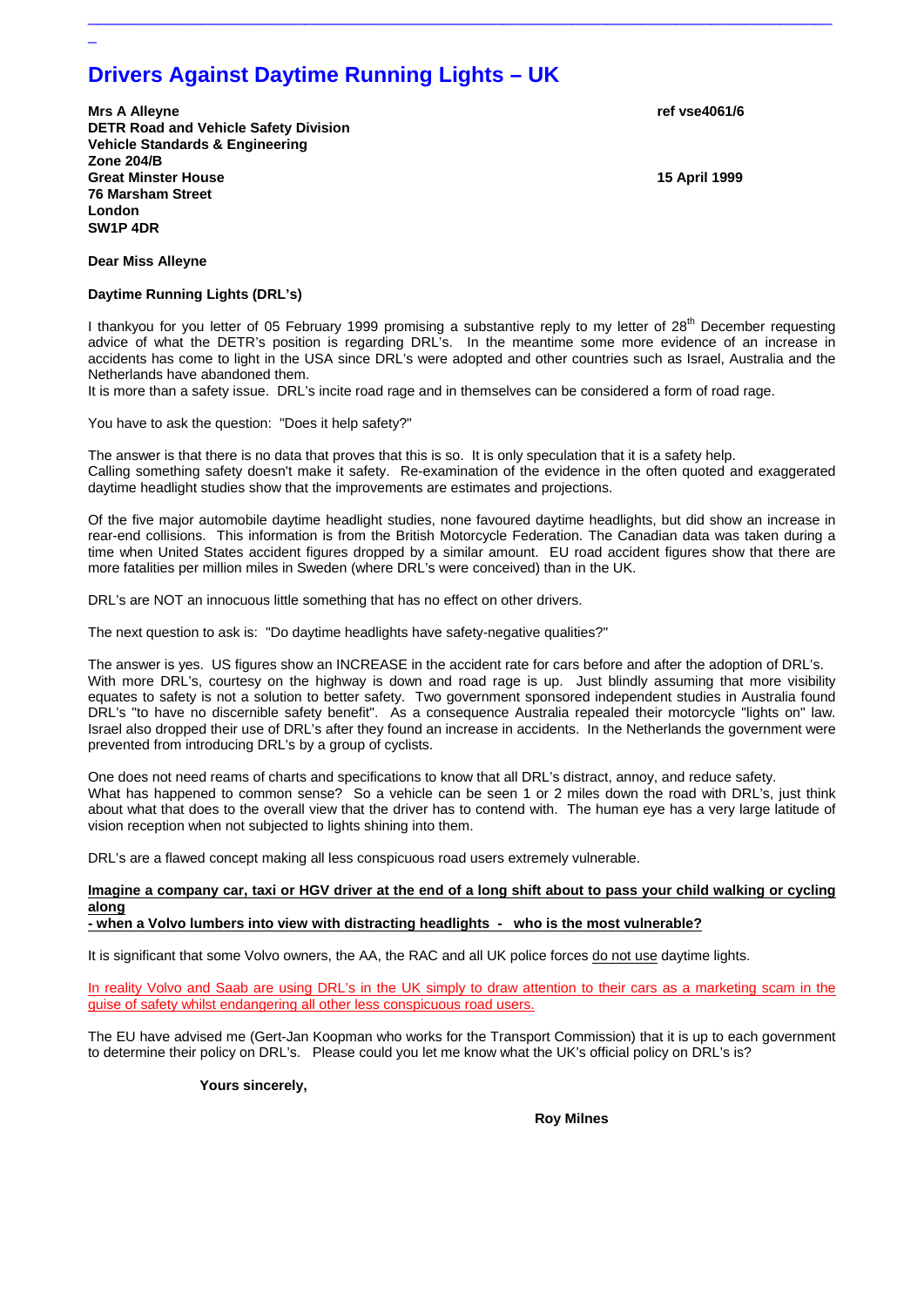# $\overline{\phantom{a}}$  ,  $\overline{\phantom{a}}$  ,  $\overline{\phantom{a}}$  ,  $\overline{\phantom{a}}$  ,  $\overline{\phantom{a}}$  ,  $\overline{\phantom{a}}$  ,  $\overline{\phantom{a}}$  ,  $\overline{\phantom{a}}$  ,  $\overline{\phantom{a}}$  ,  $\overline{\phantom{a}}$  ,  $\overline{\phantom{a}}$  ,  $\overline{\phantom{a}}$  ,  $\overline{\phantom{a}}$  ,  $\overline{\phantom{a}}$  ,  $\overline{\phantom{a}}$  ,  $\overline{\phantom{a}}$ **Drivers Against Daytime Running Lights – UK**

**Mr. Dean Dyer** ref vse4061/6 **and the set of the contract of the contract of the contract of the contract of the contract of the contract of the contract of the contract of the contract of the contract of the contract of DETR Road and Vehicle Safety Division Vehicle Standards & Engineering Zone 204/B Great Minster House 76 Marsham Street 27 March, 2005 London SW1P 4DR** 

**Dear Mr. Dyer,** 

# **Daytime Running Lights (DRL's)**

 $\_$  ,  $\_$  ,  $\_$  ,  $\_$  ,  $\_$  ,  $\_$  ,  $\_$  ,  $\_$  ,  $\_$  ,  $\_$  ,  $\_$  ,  $\_$  ,  $\_$  ,  $\_$  ,  $\_$  ,  $\_$  ,  $\_$  ,  $\_$  ,  $\_$  ,  $\_$  ,  $\_$  ,  $\_$  ,  $\_$  ,  $\_$  ,  $\_$  ,  $\_$  ,  $\_$  ,  $\_$  ,  $\_$  ,  $\_$  ,  $\_$  ,  $\_$  ,  $\_$  ,  $\_$  ,  $\_$  ,  $\_$  ,  $\_$  ,

You may recall that we corresponded during April regarding the merits/ dangers of DRL's in the UK.

Since then, there is growing support to ban the use of DRL's in the UK due to the dangerous glare putting less conspicuous road users at risk from drivers suffering from visual fatigue. This view is supported by members of the Association of British Drivers, The British Motorcycle Federation and The Ramblers.

Due to these dangers, the USA NHTSA have issued a ruling that full power DRL's are to be banned in the USA (49 CFR571.108 docket No. NHTSA 98-4124).

On behalf of the above organisations, please may I submit a request for the DETR to propose that a similar ruling is adopted in the UK.

 **Yours sincerely,** 

 **Roy Milnes** 

**enclosed copy letter to Gerry Kersey MD Volvo UK copy Volvo Cars - A danger at any speed** 

cc

Mr. John Prescott Deputy Prime Minister Department of the Environment Great Minster House 76 Marsham Street London SW1P 4DR